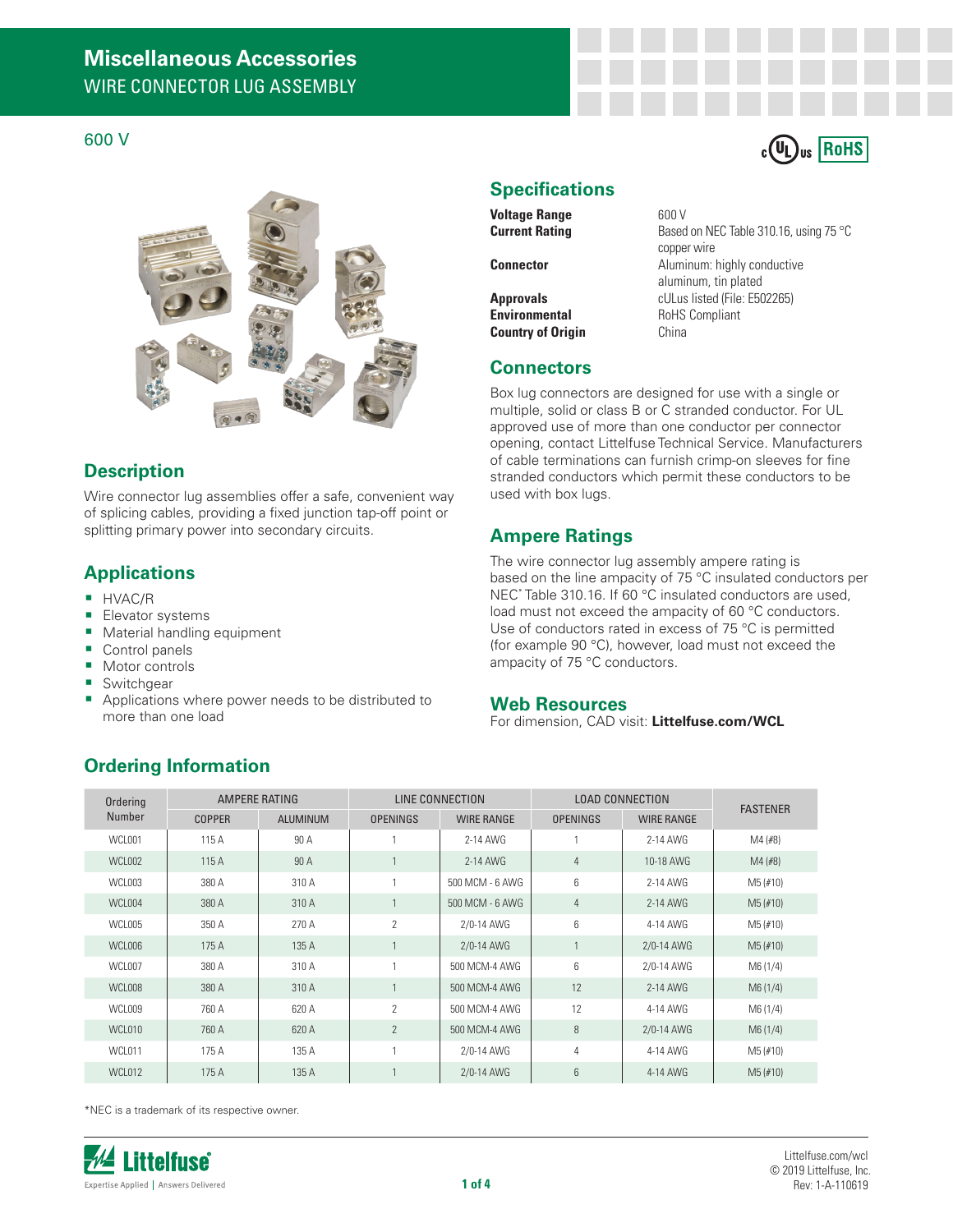## **Wire Specification and Torque Table**

| <b>Ordering Number</b> |                                        | LINE CONNECTION   |                       | <b>LOAD CONNECTION</b>                                    |                   |                       |  |
|------------------------|----------------------------------------|-------------------|-----------------------|-----------------------------------------------------------|-------------------|-----------------------|--|
|                        | <b>CONNECTOR IMAGE</b>                 | <b>WIRE RANGE</b> | <b>TORQUE RANGE</b>   | <b>CONNECTOR IMAGE</b>                                    | <b>WIRE RANGE</b> | <b>TORQUE RANGE</b>   |  |
| WCL001                 |                                        | 2-6 AWG           | 5.6 N-m (50 IN-LBS)   |                                                           | 2-6AWG            | 5.6 N-m (50 IN-LBS)   |  |
|                        | $\bullet$                              | 8-14 AWG          | 4.5N-m (40 IN-LBS)    | $\bullet$                                                 | 8-14 AWG          | 4.5 N-m (40 IN-LBS)   |  |
|                        |                                        | 2-6 AWG           | 5.6 N-m (50 IN-LBS)   | $\overline{\bullet}$                                      | 10-16 AWG         | 0.8 N-m (7 IN-LBS)    |  |
| WCL002                 | $\bullet$                              | 8-14 AWG          | 4.5N-m (40 IN-LBS)    | $ \bullet\bullet $                                        | 18 AWG            | 0.6 N-m (5 IN-LBS)    |  |
| WCL003                 | $\bullet$                              | 500MCM - 6 AWG    | 42.4 N-m (375 IN-LBS) | $\frac{1}{000}$<br>000                                    | 2-16 AWG          | 5.6 N-m (50 IN-LBS)   |  |
|                        |                                        |                   |                       |                                                           | 8-14 AWG          | 4.5 N-m (40 IN-LBS)   |  |
| WCL004                 | $\bullet$                              | 500MCM - 6 AWG    | 42.4 N-m (375 IN-LBS) | 66<br>loo.                                                | 2-16 AWG          | 5.6 N-m (50 IN-LBS)   |  |
|                        |                                        |                   |                       |                                                           | 8-14 AWG          | 4.5 N-m (40 IN-LBS)   |  |
| WCL005                 | $\overline{\bullet}\overline{\bullet}$ | 2/0-6 AWG         | 13.6 N-m (120 IN-LBS) | $\overline{\bullet}$                                      | 4-14 AWG          | 4.0 N-m (35 IN-LBS)   |  |
|                        |                                        | 8-14 AWG          | 4.5 N-m (40 IN-LBS)   | $\bullet\bullet\bullet$                                   |                   |                       |  |
| WCL006                 | $\bullet$                              | 2/0-6 AWG         | 13.6 N-m (120 IN-LBS) |                                                           | 2/0-6 AWG         | 13.6 N-m (120 IN-LBS) |  |
|                        |                                        | 8-14 AWG          | 4.5 N-m (40 IN-LBS)   | $\bullet$                                                 | 8-14 AWG          | 4.5 N-m (40 IN-LBS)   |  |
|                        |                                        | 500MCM-4 AWG      | 42.4 N-m (375 IN-LBS) | $\frac{1}{000}$<br>$\bullet\bullet\bullet$                | 2/0-6 AWG         | 13.6 N-m (120 IN-LBS) |  |
| WCL007                 | $\bullet$                              |                   |                       |                                                           | 8-14 AWG          | 4.5 N-m (40 IN-LBS)   |  |
| WCL008                 |                                        | 500MCM-4 AWG      | 42.4 N-m (375 IN-LBS) | $\begin{array}{ c c }\n \hline \text{000000} \end{array}$ | $2-6$ AWG         | 5.6 N-m (50 IN-LBS)   |  |
|                        | $\bullet$                              |                   |                       |                                                           | 8-14 AWG          | 4.5 N-m (40 IN-LBS)   |  |
| WCL009                 | $\bullet\bullet$                       | 500MCM-4 AWG      | 42.4 N-m (375 IN-LBS) | $\frac{1}{0000000}$                                       | 4-14 AWG          | 4 N-m (35 IN-LBS)     |  |
| WCL010                 | $\bullet\bullet$                       | 500MCM-4 AWG      | 42.4 N-m (375 IN-LBS) | _____<br>0000<br>0000                                     | 2/0-6 AWG         | 13.6 N-m (120 IN-LBS) |  |
|                        |                                        |                   |                       |                                                           | 8-14 AWG          | 4.5 N-m (40 IN-LBS)   |  |
| WCL011                 |                                        | 2/0-6 AWG         | 13.6 N-m (120 IN-LBS) | الكاتب<br>$\overline{\bullet}$                            | 4-14 AWG          | 4 N-m (35 IN-LBS)     |  |
|                        | $\bullet$                              | 8-14 AWG          | 4.5 N-m (40 IN-LBS)   | 00                                                        |                   |                       |  |
| WCL012                 |                                        | 2/0-6 AWG         | 13.6 N-m (120 IN-LBS) | $\frac{1}{600}$                                           | 4-14 AWG          | 4 N-m (35 IN-LBS)     |  |
|                        | ◓                                      | 8-14 AWG          | 4.5 N-m (40 IN-LBS)   | 000                                                       |                   |                       |  |

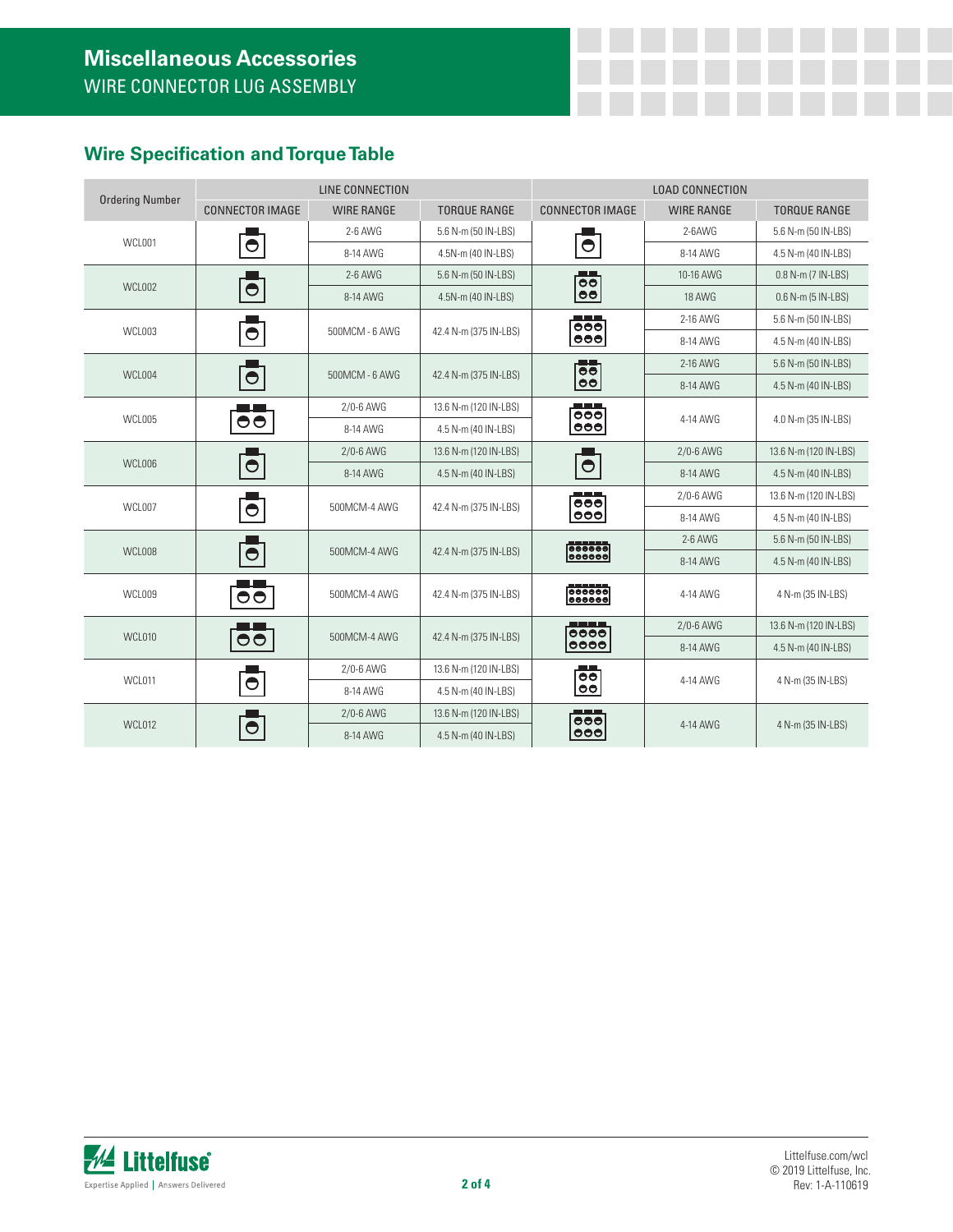# **Dimensions mm (in)**





myork 8/17/2018 and 17/2018